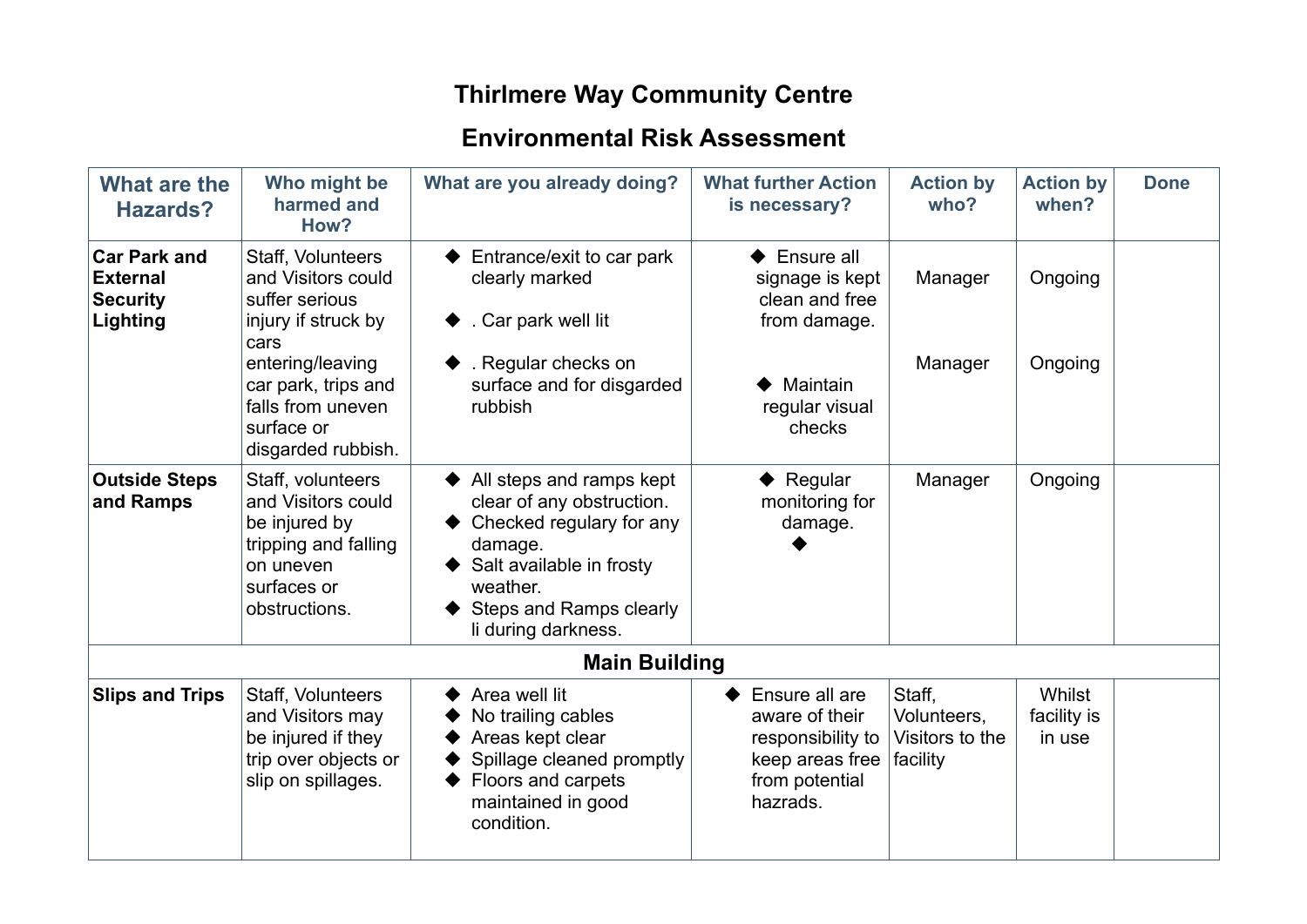| <b>Stored</b><br><b>Equipmemnt</b><br>and goods                                | Staff, Volunteers<br>and Visitors could<br>injure themselves<br>through lifting<br>stacking/moving<br>equipment                             | Equipment and goods<br>stored in correct areas<br>and must be returned<br>after use.                                                                                                                                                                                                                                                               | Any equipmemt<br>used must be<br>returned to its<br>correct storage<br>area after use.                                                     | Staff,<br><b>Volunteers</b><br>and Visitors            | Whilst<br>facility is<br>in use |  |
|--------------------------------------------------------------------------------|---------------------------------------------------------------------------------------------------------------------------------------------|----------------------------------------------------------------------------------------------------------------------------------------------------------------------------------------------------------------------------------------------------------------------------------------------------------------------------------------------------|--------------------------------------------------------------------------------------------------------------------------------------------|--------------------------------------------------------|---------------------------------|--|
| <b>Electrical</b><br><b>Equipment</b>                                          | Staff, Volunteers<br>and Visitors at risk<br>of shocks and<br>burns by using<br>faulty equipment or<br>trip and fall on<br>trailing cables. | All electrical equipment is<br>PAT tested on an annual<br>basis.<br>Trailing cables kept to a<br>minumum<br>All electrical installations<br>fitted by a Qualified<br>Electrician and<br>Certificated.                                                                                                                                              | <b>Annual PAT test</b><br>of all electrical<br>equipment.<br>Minimise the<br>need for trailing<br>cables.                                  | Manager<br>Staff,<br><b>Volunteers</b><br>and Visitors | August<br>2021                  |  |
| Safeguarding,<br><b>Violence and</b><br><b>Threatening</b><br><b>Behaviour</b> | Staff, Volunteers<br>and Visitors may<br>suffer assaults.<br>threats and abuse<br>from members of<br>the public entering<br>the building.   | Use of internal security<br>door lock to prevent<br>unauthorised entry to the<br>building<br>Contact details retained<br>of all organisation who<br>use the facility.                                                                                                                                                                              | Ensure all user<br>are aware of<br>being polite and<br>non-<br>confrontational.                                                            | Manager<br>Manager                                     | Ongoing<br>Ongoing              |  |
| <b>Fire</b>                                                                    | Staff, Volunteers<br>and Visitors at risk<br>of serious injury<br>from fire or Smoke<br>inhalation.                                         | Regular Checks of<br>Signage, Emergency<br>lighting, Fire<br>Extinguishers, and<br><b>Smoke Alarms</b><br>Fire risk assessment in<br>place.<br>Annual inspection of all<br>Fire related systems by<br><b>Qualified Contracter.</b><br>Approved signage in<br>place to show exits points<br>and Fire Assembly<br>location in corner of car<br>park. | Ensure all<br>users are<br>aware of<br>location of Fire<br>extinguishers,<br>Exit points and<br>Assembly area<br>in corner of car<br>park. | Manager                                                | Weekly                          |  |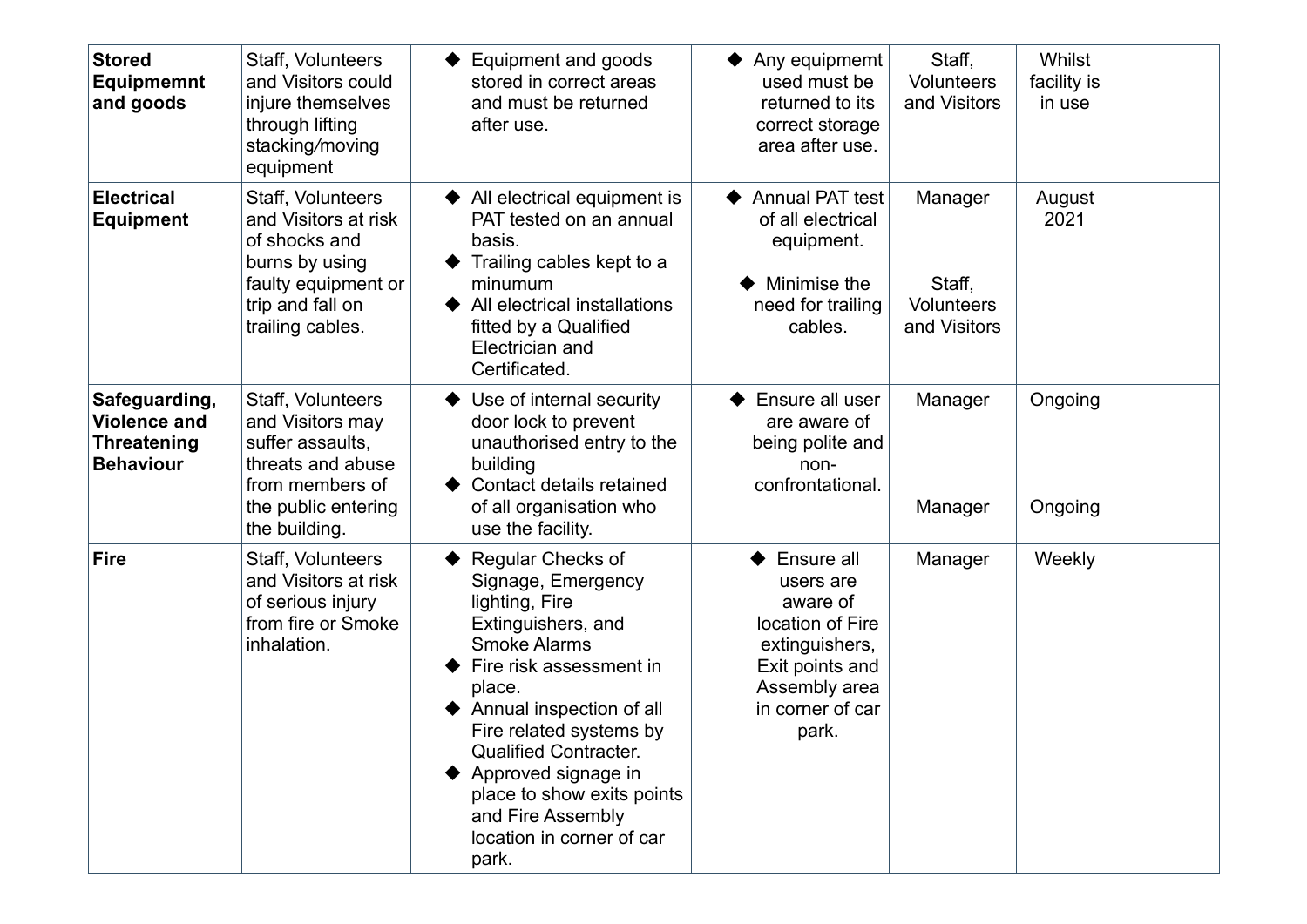| <b>Manual</b><br><b>Handling</b>               | Staff, Volunhteers<br>and Visitors being<br>injured through<br>poor lifting<br>techniques.                | Stacking of equipment<br>kept to a minimum.<br>Users informed<br>through signage to<br>ask for assistance if                                      | Ensure all<br>users ask for<br>assistance with<br>more heavier<br>items.                               | Staff,<br>Volunteers,<br>Visitors to the<br>facility | <b>Whilst</b><br>facility is<br>in use |  |
|------------------------------------------------|-----------------------------------------------------------------------------------------------------------|---------------------------------------------------------------------------------------------------------------------------------------------------|--------------------------------------------------------------------------------------------------------|------------------------------------------------------|----------------------------------------|--|
|                                                |                                                                                                           | required.                                                                                                                                         |                                                                                                        |                                                      |                                        |  |
|                                                |                                                                                                           | <b>Kitchen</b>                                                                                                                                    |                                                                                                        |                                                      |                                        |  |
| <b>Slips and Trips</b>                         | Staff, Volunteers<br>and Visitors may<br>be injured if they<br>trip over objects or<br>slip on spillages. | Area well lit<br>No trailing cables<br>Areas kept clear<br>Spillage cleaned<br>promptly<br>Floors and carpets<br>maintained in good<br>condition. | Ensure all are<br>aware of their<br>responsibility to<br>keep areas free<br>from potential<br>hazrads. | Staff,<br>Volunteers,<br>Visitors to the<br>facility | <b>Whilst</b><br>facility is<br>in use |  |
| <b>Stored</b><br><b>Equipment and</b><br>Goods | Staff, Volunhteers<br>and Visitors                                                                        | Equipment and goods<br>to be stored in<br>designated locations<br>and returned after<br>use.                                                      | Ensure all are<br>aware of their<br>responsibility to<br>keep areas free<br>from potential<br>hazrads. | Staff,<br>Volunteers,<br>Visitors to the<br>facility | <b>Whilst</b><br>facility is<br>in use |  |
| <b>Manual</b><br><b>Handling</b>               | Staff, Volunhteers<br>and Visitors being<br>injured through<br>poor lifting<br>techniques.                | Stacking of equipment<br>kept to a minimum.<br>Users informed<br>through signage to<br>ask for assistance if<br>required.                         | Ensure all<br>users ask for<br>assistance with<br>more heavier<br>items.                               | Staff,<br>Volunteers,<br>Visitors to the<br>facility | <b>Whilst</b><br>facility is<br>in use |  |
| Food<br><b>Preperation</b>                     | Staff, Volunteers<br>and Visitors                                                                         | All equipment and<br>surfaces thoroughly<br>cleaned after use.                                                                                    | Ensure all are<br>aware of their<br>responsibility to                                                  | Staff,<br>Volunteers,<br>Visitors to the             | <b>Whilst</b><br>facility is<br>in use |  |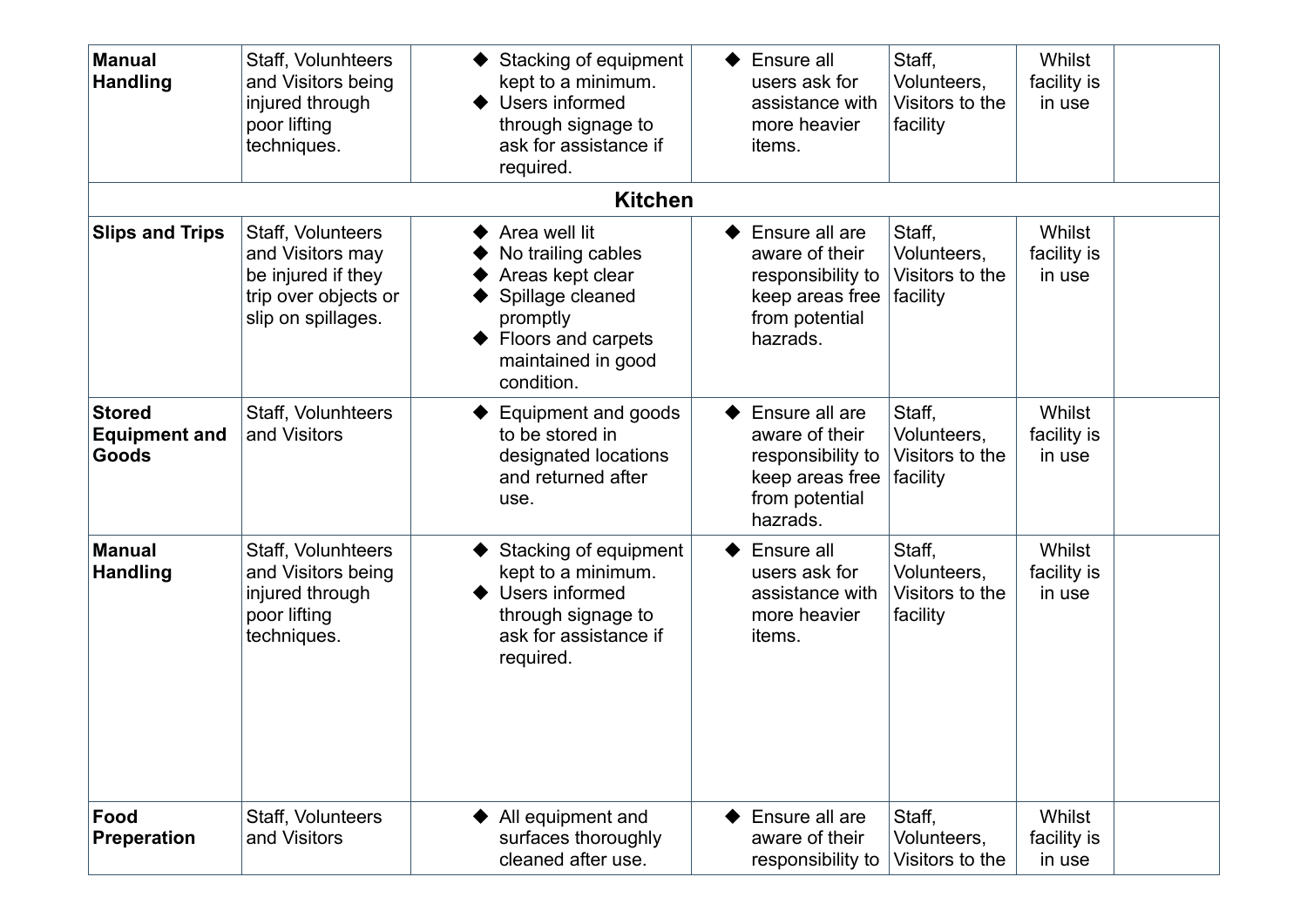|                                                                     |                                                                                                                  | Food stored correctly<br>with Meat and Dairy in<br>fridge.<br>Food heated to correct<br>temperatures.<br>Use of correct<br>coloured food<br>preperation boards.<br>Level 2 Food Safety<br>Certificate in place. | keep areas<br>clean and food<br>stored correctly.<br>Food<br>thermometer<br>avaialble.<br>Poster detailing<br>correct use of<br>coloured<br>boards.<br>Staff and<br><b>Volunteers</b><br>trainined in<br>Food Safety. | facility |         |  |
|---------------------------------------------------------------------|------------------------------------------------------------------------------------------------------------------|-----------------------------------------------------------------------------------------------------------------------------------------------------------------------------------------------------------------|-----------------------------------------------------------------------------------------------------------------------------------------------------------------------------------------------------------------------|----------|---------|--|
| Knives or other<br>sharp kitchen<br>equipment                       | Staff, Volunteers<br>and Visitors may<br>suffer cuts from<br>knives, etc.                                        | All knives stored<br>correctly.<br>First Aid box available                                                                                                                                                      | Ensure all<br>users are<br>aware of the<br>location of the<br>first Aid Box                                                                                                                                           |          |         |  |
| <b>Hazardous</b><br><b>Substances</b>                               | Staff, Volunteers<br>and Visitors could<br>experience Skin<br>irritation, Eye<br>Damage or vapour<br>inhalation. | All Hazardous<br>products kept secure<br>in COSHH cupboard.<br>All products clearly<br>labelled.<br>Rubber gloves<br>provided if required.<br>First Aid Kit available.                                          | Ensure correct<br>products are<br>available.<br>Ensure all<br>users are<br>aware of the<br>location of the<br>first Aid Box                                                                                           | Manager  | Ongoing |  |
| <b>Contact with</b><br>Hot Oil, Hot<br><b>Surfaces or</b><br>Steam. | Staff, Volunteers<br>and Visitors could<br>suffer from<br>scaldingo Burn<br>related injuries.                    | <b>Ensure all Users are</b><br>aware of ther risk of<br>this type of activity.<br>First Aid Kit available.                                                                                                      | Ensure all<br>users are<br>aware of the<br>risk of this type<br>of activity.                                                                                                                                          | Manager  | Ongoing |  |
| <b>Fire</b>                                                         | Staff, Volunteers<br>and Visitors at risk<br>of serious injury                                                   | Regular Checks of<br>Signage, Emergency<br>lighting, Fire                                                                                                                                                       | Ensure all<br>users are<br>aware of                                                                                                                                                                                   | Manager  | Ongoing |  |